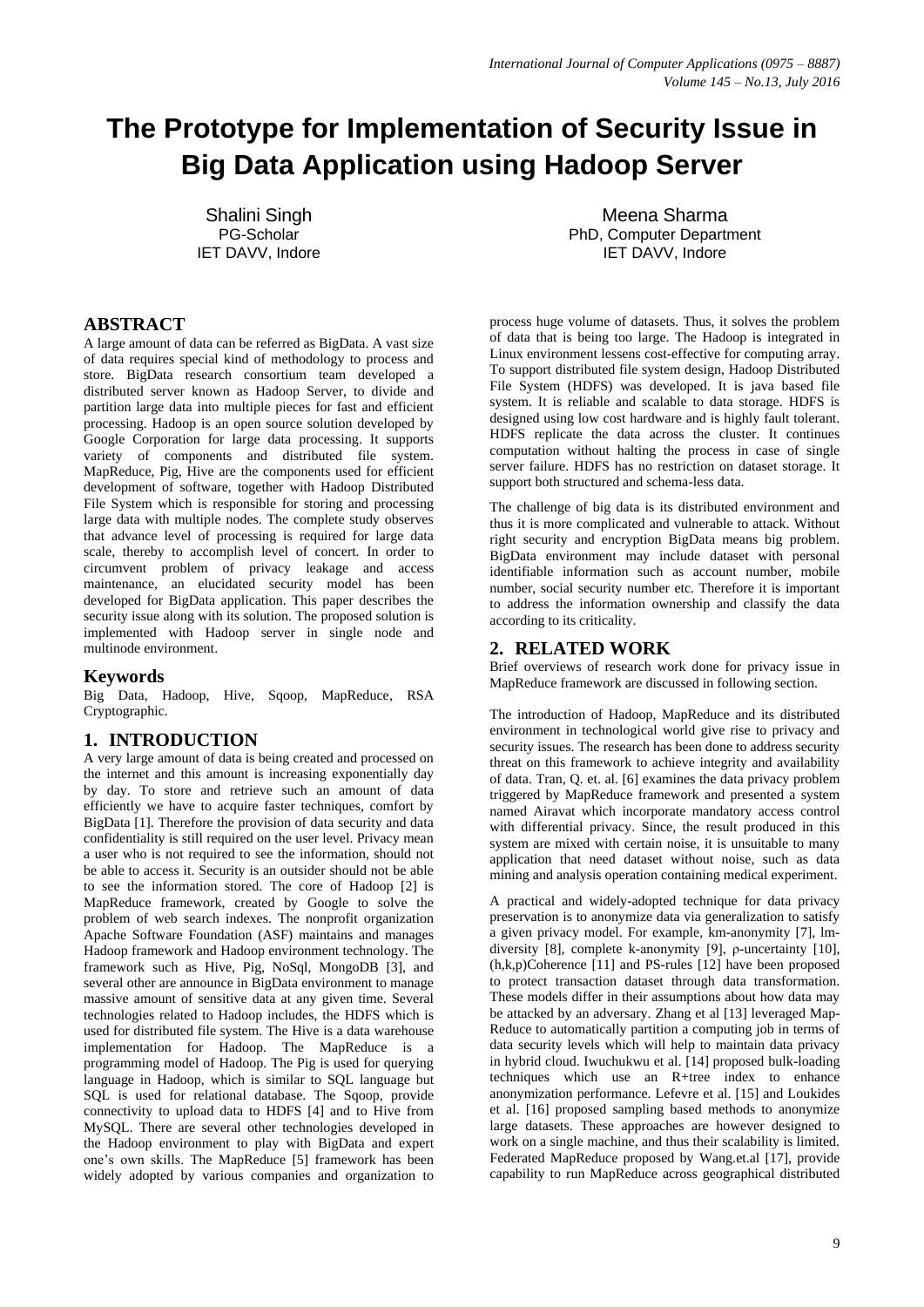cluster without specifying global reduce function. It ensures that sensitive data do not violate during analysis process. It includes automatic proxynation synthesizing to deploy application on multicluster environment. But it has a limitation to aggregate it with fine grained resources and run Fed-MR on higher version of Hadoop.

In contrast to above work, proposed work in these paper ensures security and privacy preservation through access control and encryption. The encrypted data is put on the Hadoop Distributed File System in Hadoop. According to role based access control right user can access corresponding data, thereby, right operational services can be enforced on role. Irrespective of the increasing number of user and services, matrix table is designed to provide scalability for mapping role and services.

# **3. PROBLEM DOMAIN**

The development of technology becomes the backbone of daily routine. It is changing the habit of not only business but daily life too. Internet has become large source for processing and service provider. The rapid growth of such solutions not only increases the expectation of users but also generates the huge amount of data for storage and processes. The rate at which huge data produce and processes, certain restriction and shortcomings may occur. Security is one of the big challenges to maintain the originality and preserve the privacy of information throughout the processing.

The privacy is a primary requirement of growing technology. To maintain isolation over sensitive data (such as transactional data, medical diagnosis, and customer personal information in market dataset) is a big challenging task. The MapReduce Hadoop framework come with several advantage suffer from privacy issue as it discloses private and sensitive information. To prevent the information leaks, and to balance the goal of permissive model, the entrusted code should be confined. The traditional approach to data privacy is based on cryptography [18], which alone cannot enforce privacy demanded by BigData services. The conventional system proposed for privacy problem in MapReduce is also unsuitable to much application that needs data sets without noise, e.g., medical experiment data mining and analysis. Therefore, the complete study concludes that one of the restrictions in BigData storage and processes is its security features. The confidentiality, authentication and access control are the three major security principles should be involved in BigData elucidation. The study also perceives that most of researchers consider security as the supplementary requirement and only emphasis about the encryption and decryption of the information. They do not concern about the leakage of information from unauthorized access or fabrication in process module or information communication.

For that reason problem observation address that there is a need to develop a solution which should not only increase the performance for large data processing but also help to maintain security during transaction, storage, and operation.

# **4. SOLUTION DOMAIN**

The BigData as a large amount of data reflect a new technology for consortium and become one of the trending researches today. There are two fundamental different approaches to control the visibility of data to different entities such as individual, organization and systems. The first approach is to limit the data access within the underlying system to control the visibility of data. The second approach encapsulates the data itself in a proactive shell using encryption technique. Both approaches have their benefits and detriments.

The complete solution has implemented into Hadoop framework using MapReduce component and Hadoop Distributed File System. The following steps are proposed to achieve security policy in large database based super market application.

- 1. The proposed solution considers a dataset from foodmart cooperation as the sample database for proposed application. The foodmart cooperation was founded in 1995 and it is an authorized consortium to import and export for food and beverages in VIETNAN. Huge amount of transactions make there working, complex and create trauma environment for processing and storage.
- 2. The Hadoop framework is used with Hadoop Distributed File System and MapReduce framework for parallel processing of BigData.
- 3. The Access Control [19] is one of the crucial modules of the proposed solution. It has implemented with Role Based Access Control theory. The RBAC is the method of regulating access to resources, rights, and roles of individual with proper planning.
- 4. The definition of confidentiality states that it is one of the moral and core rehearse of security to retain data safe, secure and isolated from unauthorized, unwanted, undesirable access and interrupt. It is one of the key principles of security and requires encryption and decryption process. Encryption is an approach which converts a plain text into nonhuman readable cipher text. It uses key attribute to make every iteration process unique. The confidentiality can achieve through cryptographic algorithm. The proposed solution follows the policy of asymmetric key cryptography algorithm and implements RSA algorithm [20] to make data safe and secure. It uses public key for encryption and private key for decryption to avoid unauthorized access.
- 5. In order to avoid unauthorized access, propose solution implements access control authentication scheme to give proper user access with specified user roles. The username and password authentication scheme has been implemented with RBAC model. A RBAC defines individual role like administrator, manager, and customer for users. It also defines the level of access and rights of operation. So, when user attempts to get access into supermarket application, a specific role definition with right permission classifies user operations and database access.
- 6. The MapReduce component has been implemented with mapper and reducer class, to process and execute search and information fetching request in large dataset. It has implemented to partition large dataset into multiple parts to distribute the searching load and to increase system performance.
- 7. Performance of proposed system has measured in terms of computation time. The complete proposed solution is tested with one node Hadoop framework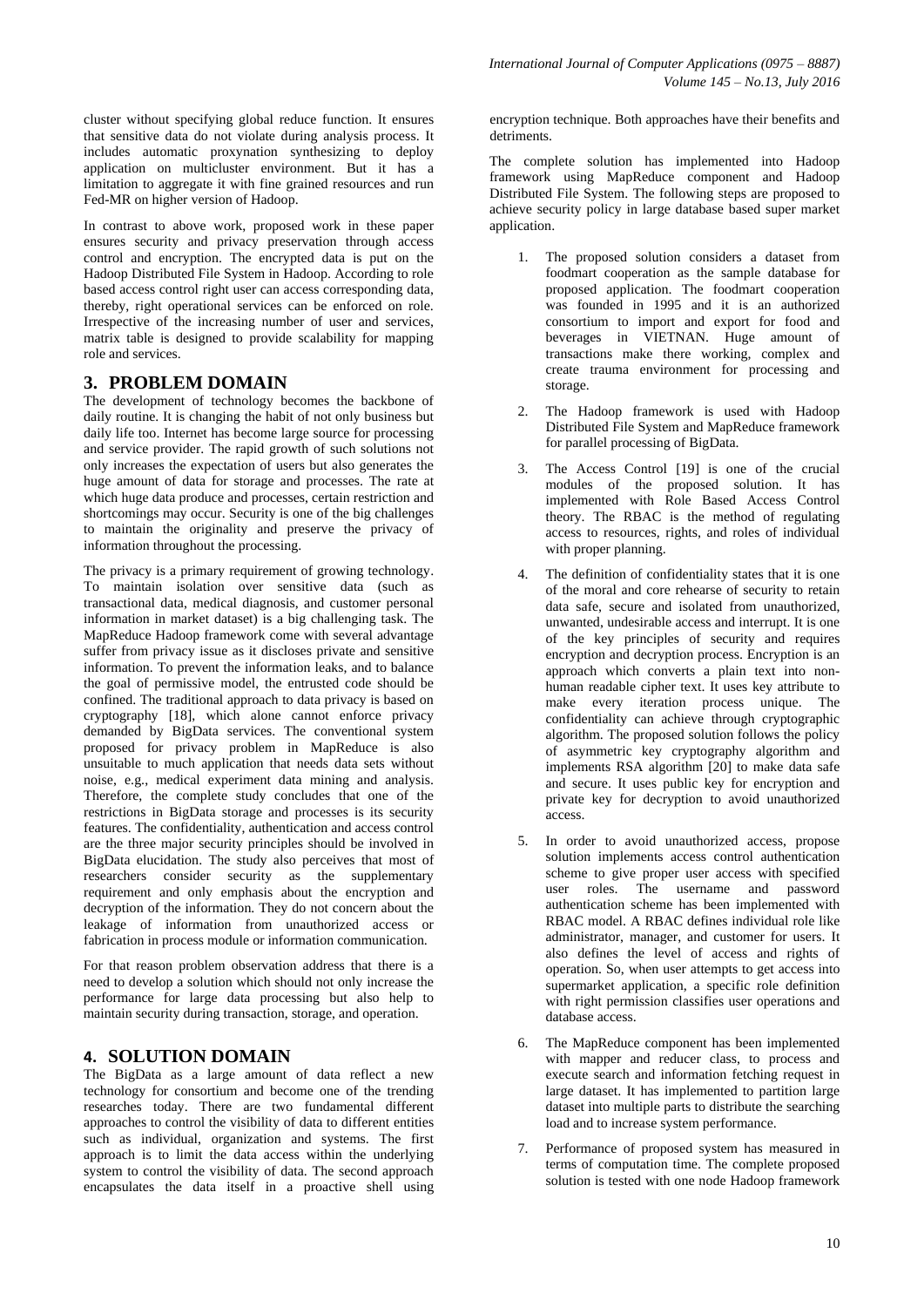and compare with three node based distributed environment.

The complete solution concludes that proposed solution will not only be able to maintain user classification and right distribution but will also help to maintain data safety in Hadoop Distributed File System. It implements Hive and MapReduce component to make work easy and efficient. A block representation of proposed solution is drawn in Figure1.

# **5. IMPLEMENTATION VIEW**

This section explores the implementation view of proposed solution and also gives a description of packages, classes and methods used during implementation. In summary, this section gives the details about:

- 1. User Interface View
- 2. Logical View
- 3. Background View

### **5.1 User interface view**

User Interface view describes about the graphical interface of proposed supermarket application along with source code module. It specifies the action and description with the details of used packages and classes. The front end of application contain login page, registration page and the operational interface which user are privileged to operate according to their credentials with the help of access control mechanism. It includes java file and its associated packages.

# **5.2 Logical view**

The proposed solution is design to maintain privacy and transparency of credentials during data distribution, so, a logical interface is developed.

It implements confidentiality in HDFS and secure large data distribution. The Hive and MapReduce components are used with Hadoop Distributed File System in Hadoop Server. A Sqoop component is used to import data from MySQL database to Hive Component. MapReduce helps to encrypt imported data and forward to HDFS. Afterwards, HDFS distribute all the large data file into multiple nodes. The complete scenario concludes that HDFS will always consist of encrypted data and null possibility of information leakage is possible.

# **5.3 Background view**

Furthermore, the complete execution also consists of the background process to achieve the desire requirement. It implements the system role of user with rights and responsibility classification. It also helps to perform user operation of supermarket dataset.

There are different types of database table maintained here. First database table contain actual supermarket dataset of foodmart. It contains details of food warehouse description, cost, and customers purchase and personal details. Second database table play system management role. It classify user based on different role and manage access control mechanism.



**Figure 1: Block Representation of Proposed Solution**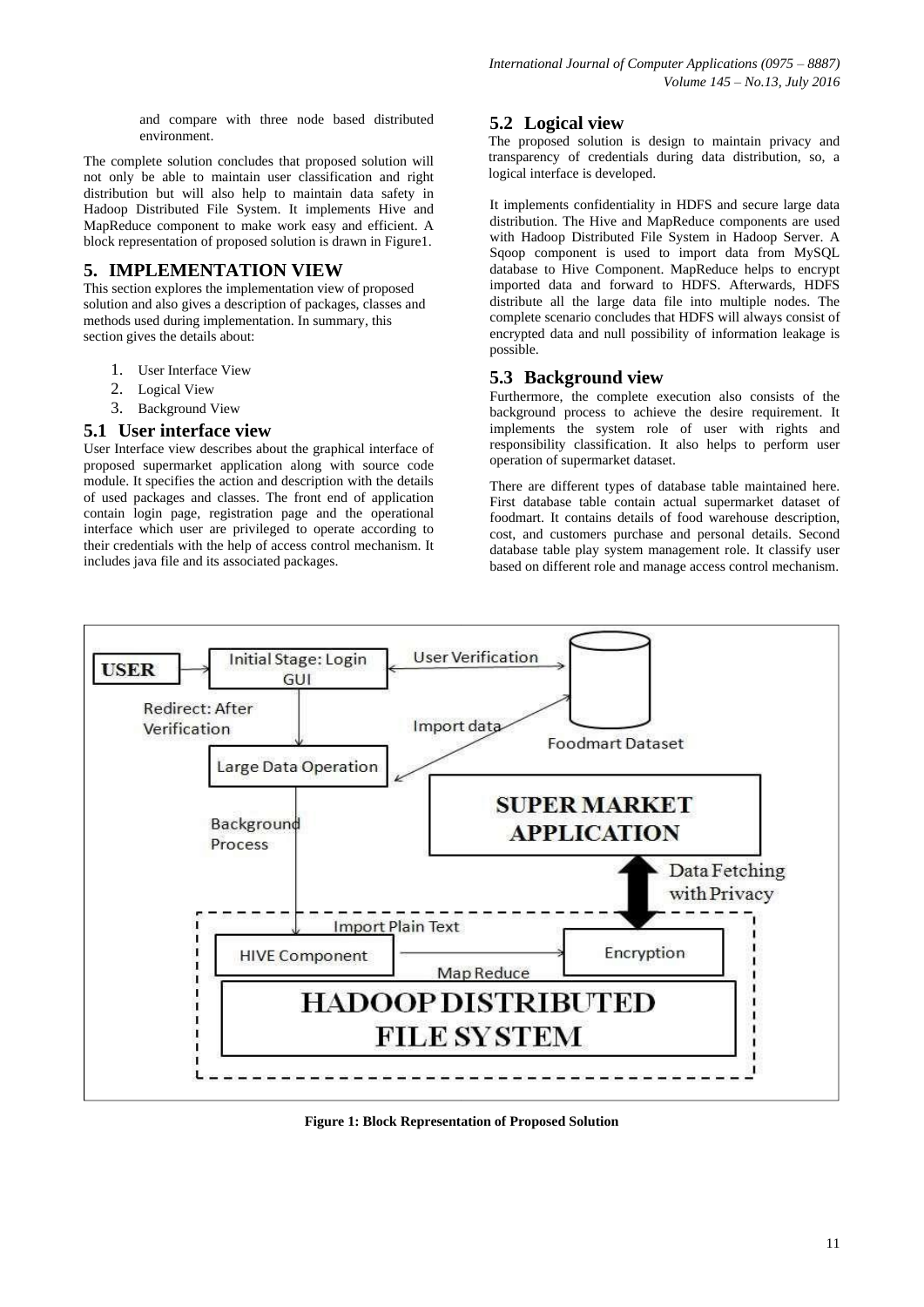Analysis of system performance is done in two manners. The first way is observation of performance in terms of computation time with respect to single node and multinode (e.g. 3nodes). And the second way is execution of testing and verification of developed application with respect to proposed solution.

In the Hadoop distributed processing application, involvement of other machine partition the complete process and large data into multiple part and decrease the computation overhead. To achieve this, proposed solution develops a network with three computers where one is master and another two computers are slave machine. All machines have adequate hardware and software specification which are shown in implementation phase. The observation computation time describe that three node configuration gives low computation time then single machine in case of large data. But result observations also conclude that, it may create burden in case of small data size due to extra overhead of Hadoop Server. Two different memory size tables are processed on single node and Multi Node. The Multi Node (Three Node) configuration take 15 seconds average map time for small size data(approx 60,000 records) and single node consumed 14 second for average map time. This results conclude that single node consume low timing for small data than Multi Node. So, traditional technique with single node is suggested for small dataset. Subsequently, 9mins 37sec is recorded with single node for large dataset (approx 1,000,000 records) and 8mins 14sec is recorded with large data set on multinode. It concludes that multi node Hadoop server perform better in case of large data but perform poor for small data size due to multi node overhead. Thus complete work strongly suggests that multi node help to process large data with efficient manner. Other diagnostics of proposed solution with respect to single node and multi nodes for small data and large data is shown in Table1. The Average Map Time computation on Hadoop Server is depicted in graph as shown in Figure 2 and Figure 3.

### **7. CONCLUSION**

The implementation of privacy preservation and access control mechanism, configured with multiple nodes justify the improved performance with desire level of security. The purpose behind observation of problem in HDFS is to enhance the level of security during distributed storage and processing. The development and deployment of complete proposed system is evaluated on three steps. The first step is verification of encrypted data access in unauthorized manner in HDFS. Here, proposed solution hides the plain text into encrypted format, so, third party will not be able to view the table data. In the second step, unauthorized user access is also attempted to perform operation but role based operation classification doesn't gives any opportunity to perform any unauthorized operation. Third step implements the performance evaluation of proposed solution in terms of computation time. The computation time of proposed solution is observed with single node and multinode network. The Hadoop server overhead is more for smaller sets of data. Therefore, computation time is more on multinode compared to single node in case of smaller sets of data and give low performance. But, for larger sets of data Hadoop works intelligently and give low computation time with multinode environment compared to single node.

The complete work concludes that proposed solution not only implements confidentiality, authentication and access control for different user roles but also perform better with Hadoop server. So, proposed solution can be used with Hadoop server to maintain security in HDFS for large data based supermarket application.

| <b>Table 1: Table for Computational Measurement</b> |  |  |
|-----------------------------------------------------|--|--|
|-----------------------------------------------------|--|--|

|                            | <b>Single Node</b> |               | Multi Node<br>(Approx 3 Node) |               |
|----------------------------|--------------------|---------------|-------------------------------|---------------|
|                            | Small<br>Data      | Large<br>Data | Small<br>Data                 | Large<br>Data |
| Average<br>Map<br>Time     | 14sec              | 9min37sec     | 15sec                         | 8min14sec     |
| Average<br>Shuffle<br>Time | 15sec              | 1min13sec     | 8sec                          | 30sec         |
| Average<br>Reduce<br>Time  | 15sec              | 27sec         | 2sec                          | 48sec         |



**Figure 2: Average Map Time for Small Datasets Vs Large Datasets**



**Figure 3: Average Map Time for Large Datasets**

#### **8. REFERENCES**

- [1] Interactions with Big Data Analytics, Danyel Fisher Microsoft Research | danyelf@microsoft. com.
- [2] https://hadoop.apache.org/docs/r1.2.1/mapred\_tutorial.ht ml#Overview
- [3] MongoDB: The Definitive Guide,2013, by Kristina Chodorow
- [4] The Hadoop Distributed File System Konstantin Shvachko, Hairong Kuang, Sanjay Radia, Robert Chansler Yahoo! Sunnyvale, California USA {Shv, Hairong, SRadia, Chansler}@Yahoo-Inc.com